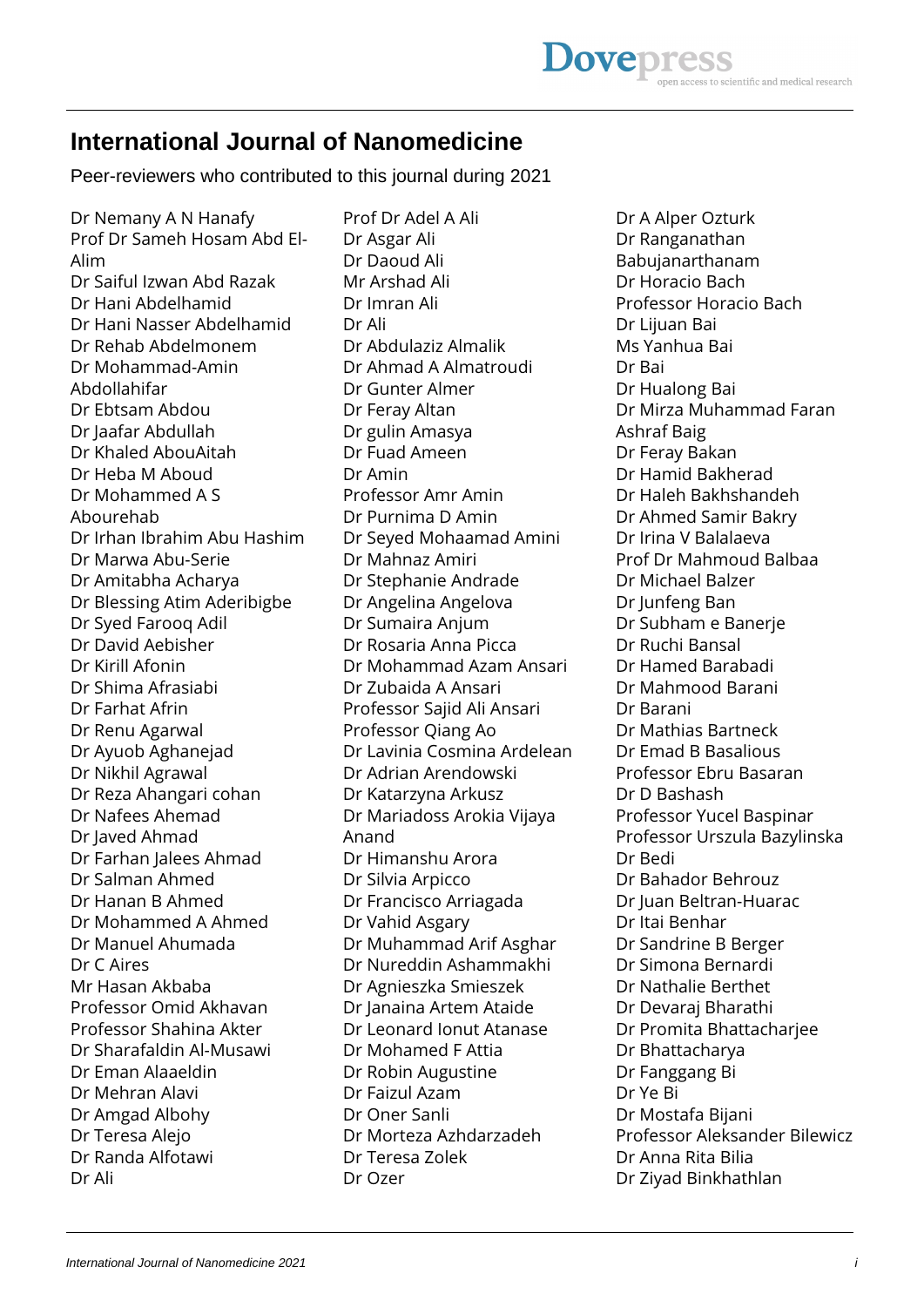### **Dovepress** ss to scientific and medical research

Dr Maria Jose Blanco-Prieto Dr Sanda Boca Dr Dhananjay Bodas Dr Akin Bodur Dr Nina Bogdanchikova Dr Attila Bonyar Dr Hemant Borase Prof Dr Olga Borges Dr Roger Borges Dr Elisa Borghi Dr Roshan M Borkar Dr Leszek Borkowski Dr Silvio Borrelli Dr Bousquet Dr Muammer Bozkurt Dr Susana B Bravo Dr Massimo Broggini Dr Alexis Broisat Dr Brunetti Dr Brzezinski Professor Adriana Elena Bulboaca Dr Ada-Ioana Bunea Dr M Antonia Busquets Dr Monika Bzowska Dr Pablo Cabral Dr Defu Cai Dr Anna Calarco Prof Dr Ana Cristina Calpena Prof Dr Jun Cao Dr Yi Cao Professor Yi Cao Dr Haiyan Cao Dr Thiago Caon Prof Dr Gaetano Caramori Prof Dr Rodrigo Cardoso de Oliveira Dr Brenna Carey Dr Valentina Cauda Professor Iago Dillion Lima Cavalcanti Dr Marek Cebecauer Dr Francesco Cellesi Dr Shatadru Chakravarty Dr Vidyalakshmi Chandramohan Dr Saranya Chandrudu Dr Bappaditya Chatterjee Dr Sreya Chattopadhyay Dr Maco Chaud

Professor Ai-Zheng Chen Dr Bingdi Chen Dr Chen Dr Yihe Chen Dr jun chen Professor Bing-Huei Chen Dr Jinghua Chen Dr X Chen Prof Dr Ming Chen Dr Chien-Lun Chen Professor San-Yuan Chen Dr Chen Dr Dong Chen Professor Jinghua Chen Dr Chen Dr Jem-Kun Chen Prof Dr Zhenhua Chen Dr Tongkai Chen Dr Zhongjian Chen Dr Chen Dr Tianxiang Chen Dr Bei Cheng Dr Du Cheng Prof Dr Wen Cheng Dr Andrew J Chetwynd Dr Chi-Ling Chiang Dr Hsiu-Wen Chien Dr Sun Wook Cho Prof Dr Young Wook Choi Professor Chung Hang Jonathan Choi Dr Mahmood S Choudhery Dr Choudhury Dr James C L Chow Professor Chun Hung Chu Dr Chengchao Chu Dr Jian-Ying Chuang Professor Ren-Jei Chung Dr Somchai Chutipongtanate Prof Dr Andre Chwalibog Dr Tianyuan Ci Dr Ciancaglini Dr Joseph Ciccolini Dr Nicola Cioffi Dr Giuseppe Cirillo Dr Beatriz Clares Dr Jeannine M Coburn Dr Cochis Dr Maurice Collins Prof Dr Mauro Comes

Franchini Dr Hailin Cong Dr Claudia Conte Dr Yohann Corvis Professor Donato Cosco Dr Daniel Crespy Dr Cruz Dr Ariadne C C Cruz Dr Istvan Csarnovics Dr Cui Dr G Cutroneo Dr Joanna Czarnecka Dr Bertrand Czarny Dr Matthew D Taylor Professor Simin Dadashzadeh Professor Honglian Dai Prof Dr Fangyin Dai Dr Pablo Damian-Matsumura Dr Joydeep Das Dr Mamoni Dash Professor Rimantas Daugelavicius Dr Farshid Davoodi Dr Dawgul Dr Mohamed Dawoud Dr Regina Day Dr Marilia de Freitas Calmon Dr Vincenzo De Leo Prof Dr Iolanda De Marco Dr Valeria De Matteis Dr Isac Almeida de Medeiros Dr Duarte de Melo-Diogo Dr Rohini de Silva Prof Dr Alessandra Nara de Souza Rastelli Prof Dr Luana Marotta Reis de Vasconcellos Dr Alessandro De Vita Dr Venkataraman Deepak Dr Mohammad Dehghani Dr Del Turco Dr Rob DeLong Dr Veronique Demers-Mathieu Dr Deng Dr Dawei Deng Prof Dr Jun Deng Dr Wenwen Deng Prof Dr. Deng-guang Deng-Guang Yu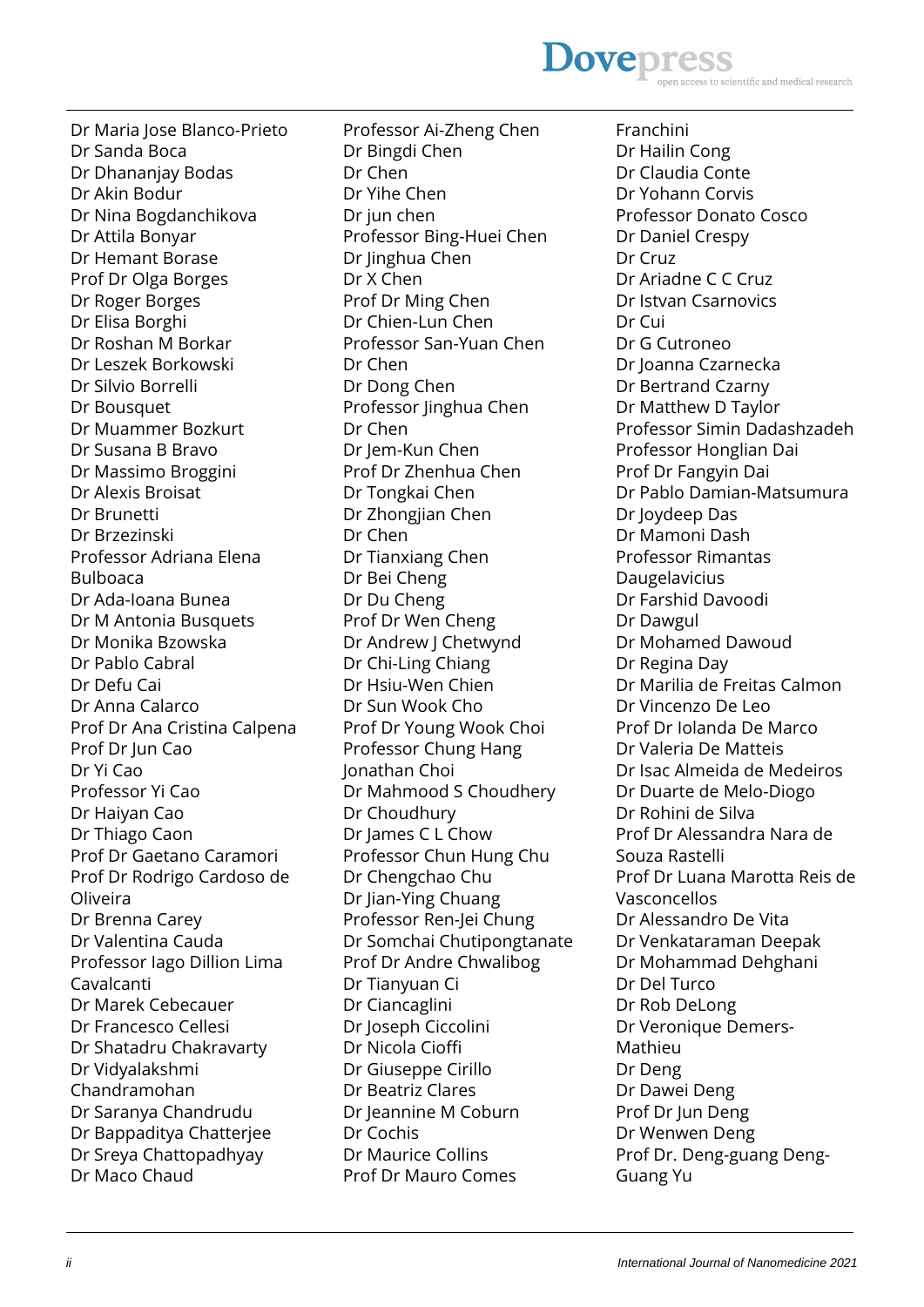# **Dovepres** ientific and medical research

Dr Sergey A Dergunov Dr Anil Kumar Deshantri Dr Sangeetha Dharmalingam Dr Priyanga Dharmaratne Dr T Stalin Dhas Dr Alejandro Diaz-Moscoso Dr Patricia Diaz-Rodriguez Dr Valentina Dinca Professor Shinn-Jyh Ding Professor Yue Ding Dr Ding Dr Guilherme Diniz Tavares Dr Francesca Diomede Dr Baharak Divband Professor Mohamed Dkhil Dr Cinzia Domenicotti Dr Dong Dr Chunyan Dong Dr Heng Dong Dr Cristiana Lima Dora Dr Olivier Dormond Dr Elisabete dos Santos Castanheira Coutinho Professor Hongjing Dou Dr Ai Du Dr Yongzhong Du Dr Duan Dr Dubey Dr Jozsef Dudas Dr Narendar Dudhipala Dr Christine Dufès Dr Gary L Dunbar Dr Debasmita Dutta Dr Dzantiev Dr Mehdi Ebrahimi Dr Ehtezazi Dr Ahmed El-Fiqi Dr Fatma A El-Gohary Dr Amal El-Kamel Dr Mohamed T El-Saadony Professor Khalid El-Say Professor Abdelhamid Elaissari Dr Maged Elkemary Dr Hoda Elkhenany Dr Mohammed Elmowafy Dr Enas Elmowafy Dr Ahmed ElNewishy Dr Eman E Elsharkawy Dr Hossam E Emam

Dr Touba Eslaminejad Dr Espinosa Cristobal Dr Samar Etman Dr Alexander Ewe Dr Fabian I Ezema Dr picaud fabien Dr Flávia Nathiely Silveira Fachel Dr Sabreen E Fadl Dr Lin Fan Dr Meikun Fan Dr Fan Prof Dr Jun Fang Dr Maryam Faraji Prof Dr Ragwa M Farid Dr Fatemeh Farjadian Dr Muhammad Farooq Dr Ines Fasolino Dr Mh Busra Fauzi Dr Tivadar Feczko Dr Weiyue Feng Dr Guoxing Feng Dr Zhang-Qi Feng Professor Maria Helena Raposo Fernandes Dr Alicia Fernandez-Fernandez Dr Sabrina Barbosa de Souza Ferreira Dr Matteo Ferro Dr Anton Ficai Dr Fiering Dr Eduardo Costa Figueiredo Dr Ana I Flores Dr Rogelio Flores-Ramirez Dr Michaela Fojtu Dr Warren G Foster Dr Amr Fouda Dr Giulio Fracasso Dr Marina Santiago Franco Dr Ida Franiak-Pietryga Professor Eleonore Fröhlich Dr Wangyang Fu Dr Li Fu Dr Chuan Fu Prof Dr Yao Fu Prof Dr Jijun Fu Dr Dehao Fu Dr Shaozhi Fu Dr Mohammed M Gad

Prof Dr Shadeed Gad Dr Laura Gallego-Yerga Dr Eva M Galvez Dr Lionel F Gamarra Dr Fabio Ganazzoli Dr Sheeana Gangadoo Dr Arnab Ganguli Dr Huile Gao Dr Fuping Gao Dr Xihui Gao Dr Zhida Gao Dr Patricia Garcia-Lopez Dr Ernesto Gargiulo Dr Maria Garrido Dr Maria Manuela Gaspar Dr Etienne Gaufres Dr Milan Gautam Dr Ge Dr Rita Gelli Dr Adriana Georgescu Dr Milena Georgieva Dr Mark Geppert Professor Moshi Geso Dr Ketan Ghaghada Dr Fatemeh Ghahremani Dr Wafaa Ghareib Ali Dr Ghasemi-Kasman Dr Morteza Ghasemnejad-Berenji Dr Fatemeh Ghorbani-Bidkorbeh Dr Kajal Ghosal Dr Sougata Ghosh Dr Kalyan Sundar Ghosh Dr Anirban Ghosh Professor Todd D Giorgio Dr Miguel Gisbert-Garzarán Dr Patrick M Glassman Dr Ozkan Gokcekaya Professor Pola Goldberg Oppenheimer Dr Marina O. Gomzikova Dr Vijay Gondil Prof. Dr. Changyang Gong Dr Daniel Gonzalez-Carter Dr Gonzalez-Nieto Dr Bapi Gorain Dr Christian Gorzelanny Dr Michal Gorzkiewicz Dr Chandan Goswami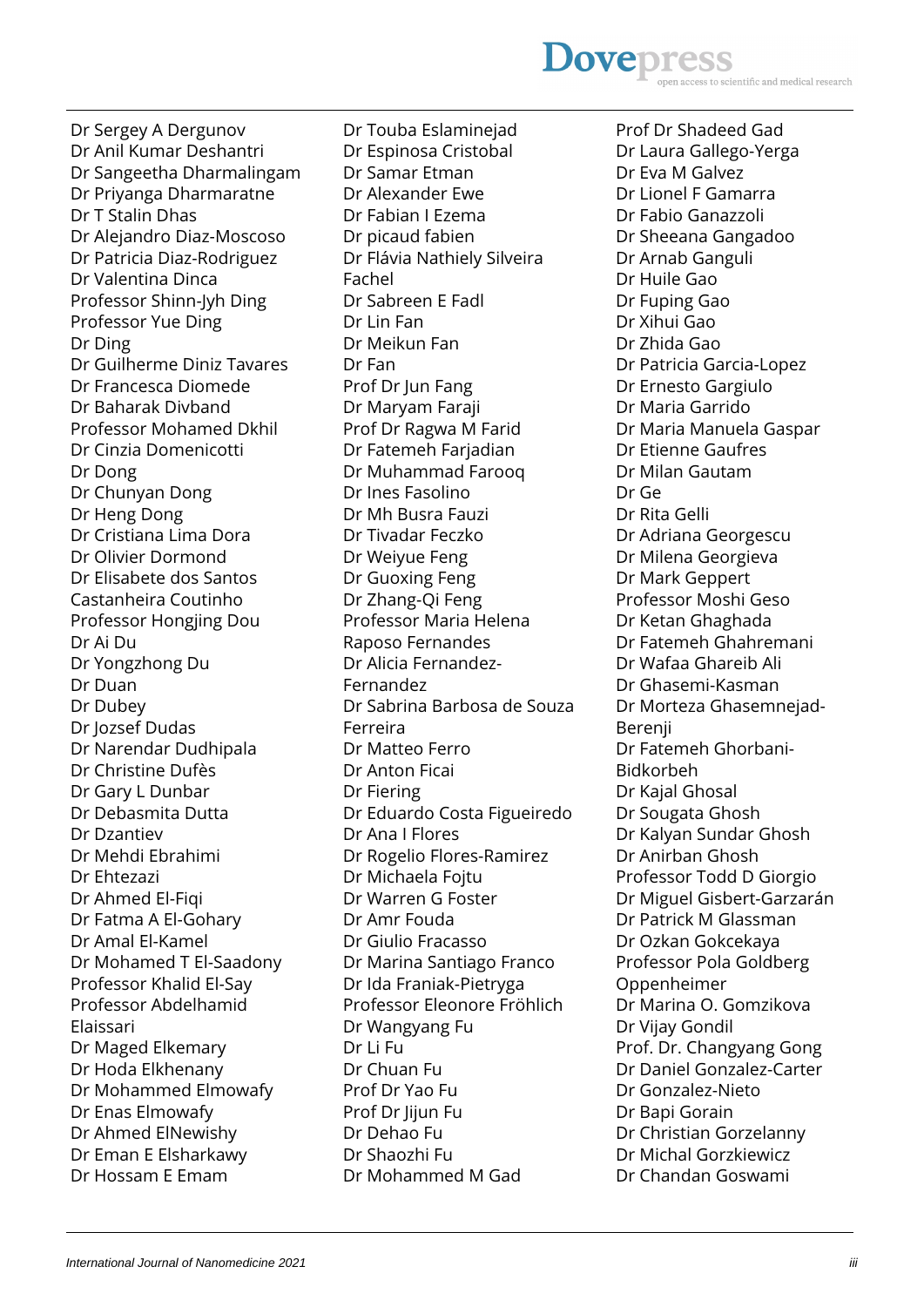#### **Dovepres** scientific and medical research

Dr Govindaraju Dr Kuppusamy Gowthamarajan Dr Taraka Sai Pavan GRANDHI Dr Carlos Roberto Grandini Dr Iqbal S Grewal Dr Beata Grobelna Dr Anne-Claire Groo Dr Bartosz F Grzeskowiak Professor Zhanjun Gu Professor Ning Gu Dr Arndt Guentsch Dr Mudasir Bashir Gugjoo Dr Simone Guglielmetti Dr J Guillem-Marti Dr Gamze Guney Eskiler Dr Zhanhu Guo Prof Dr Ya-Ping Guo Dr Boda Guo Dr Guo Dr Vandana Gupta Dr Pallavi Gupta Dr Dhanu Gupta Dr Shailendra S. Gurav Dr Haemmerich Dr Yusuf A Haggag Dr Iman Halvaei Professor Bing Han Dr Haobo Han Dr Somayeh Handali Dr Hang Dr Haniloo Dr Yongqiang Hao Dr Gamaleldin Harisa Dr Kusum Harjai Dr Lynda Harris Dr Mariusz Hartman Dr Seyyed Alireza Hashemi Dr Hamid Hashemi-Moghaddam Prof Dr Havard J Haugen Dr He Dr Xiaomin He Dr Gang He Dr Fuming He Dr Wael A H Hegazy Dr Zbynek Heger Dr Azadeh Hekmat Dr Daniel Heller Dr Tomas Herraiz

Dr Herth Dr Alan Hibbitts Dr Martin Himly Dr Kenji Hirayama Dr Hiyama Dr Yi-Cheng Ho Dr Kok Lian Ho Dr Ngoc Ha Hoang Dr Alina Maria Holban Dr Ehsanul Hoque Apu Dr Maidul Hossain Dr Zeinab Hosseinidoust Dr Leila Hosseinzadeh Dr Kenneth Hoyt Dr Hu Mr Xiaowen Hu Dr Haiyan Hu Dr Yangbo Hu Dr Houyuan Hu Professor Ke Hu Dr Xianglong Hu Dr Zhibing Huang Dr Yuan Huang Dr Huang Professor Yuanyu Huang Dr Chaobo Huang Dr Xiao Huang Prof. Dr. Rongqin Huang Dr Huang Dr Bin Huang Dr Olivier Huck Dr Alejandro Huerta-Saquero Dr Shuaidong Huo Dr Afzal Hussain Dr Reham Samir Hussein Hamida. Dr Hwang Dr Wei-Lun Hwang Dr Geelsu Hwang Prof Dr Sung-Joo Hwang Professor Seung Rim Hwang Dr Lucie Hympanova Dr Rosa Maria Iacobazzi Dr Iannazzo Professor Marwa Ibrahim Dr Hassan M Ibrahim Dr G Iglesias Dr Syed Sarim Imam Dr Shashikala Inamdar Dr Cesare Indiveri

Dr Rodolfo Ippoliti Dr Hafiz M N Iqbal Professor Carlo Irace Dr Paola Italiani Dr Majid Jabir Dr Jacobsen Dr Wan Jahng Dr Neha Jain Dr Aakanchha Jain Dr Utkarsh Jain Dr Gaurav Kumar Jain Dr Anshuman Jakhmola Dr Narayanan Janakiraman Dr Jantas Dr Shahrzad Javanshir Dr Bilal Javed Dr Ramapurath S Jayasree Dr Mrutyunjay Jena Dr Jongho Jeon Prof Dr Goo-Bo Jeong Dr Jeong Ms Aditi Jhaveri Dr Siddharth Jhunjhunwala Dr Bai Ji Dr Ji Dr Yimei Jia Dr Yanwei Jia Dr Nan liang Dr Kehua Jiang Dr Xing Jiang Dr Tifeng Jiao Dr Gema Jimenez Dr Qiao Jin Dr Junfei Jin Dr Honglin Jin Dr Meng Jin Dr Behrooz Johari Dr K Johnsen Dr Manu M Joseph Dr Chaitanya Joshi Dr Yun Kyung Jung Dr Junkar Dr Ulf Dietrich Kahlert Dr Suresh Kumar Kailasa Dr Suresh Kailasa Dr Katayoon Kalantari Dr Satyavani Kaliamurthi Prof Dr Krzysztof Kaliszewski Dr Jan A A M Kamps Dr J Kamps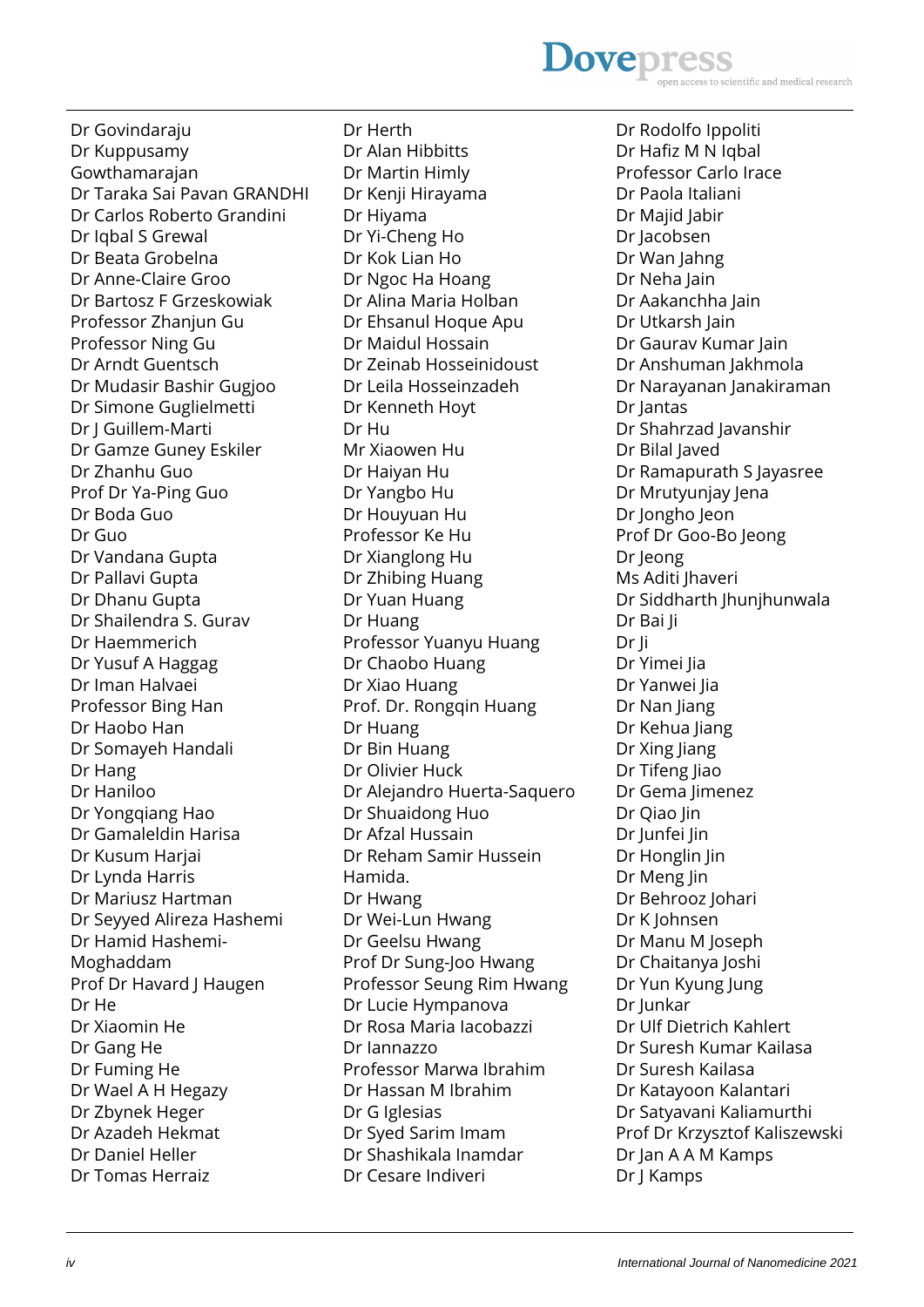#### **Dovepress** scientific and medical research

Dr Kang Dr Inn-Kyu Kang Professor Ranjith Kumar Kankala Dr Hulya Karatas Dr Anna Karewicz Dr Hassan Karimi-Maleh Dr Sedighe Karimzadeh Dr Soheila Kashanian Dr Ruslan R Kashapov Dr Naresh Kasoju Dr Justin Kaspar Dr Kato Dr Iman Katouzian Professor Dhirendra Katti Dr Kattesh V Katti Dr Ajeet Kauahik Dr Kaur Dr Deepak Kaushik Dr Ajeet Kaushik Dr Samander Kaushik Prof Dr Shigeru Kawakami Dr Fatemeh Kazemi Lomedasht Dr Hengte Ke Dr Rustem Kecili Dr Benjamin Kefas Professor Ivan M Kempson Dr Irina Kerkis Dr Kesavan Dr Mona Khafaji Prof Dr Khairurrijal Khairurrijal Dr Igor Khalin Dr Rasha A Khallaf Professor Firdos Khan Dr Shakeel Ahmad Khan Dr Barkat Ali Khan Dr Mohammed I Khan Professor Haseeb Khan Dr S Sudheer Khan Dr Fazlurrahman Khan Dr Ikram Ullah Khan Dr Alexander Kharlamov Dr Apriliana Cahya Khayrani Dr Khor Dr Khorramizadeh Dr Nasim Khorshidian Dr M Ibrahim Khot Dr Khutoryanskiy

Dr Kim Dr Kyobum Kim Prof Dr Moon Il Kim Dr Kwang Kim Dr Jihoon Kim Dr Kim Dr Eunjoo Kim Prof Dr Jaeyun Kim Professor Barbara Klajnert-Maculewicz Professor Aleksandra Klimczak Dr Katarzyna Klimek Dr Torben Knuschke Dr Young Tag Ko Dr Kulvinder Kocharkaur Dr Nagavendra Kommineni Dr Kyriakos Komvopoulos Dr Barbora Konecna Dr Rituraj Konwar Dr Petek Korkusuz Dr Purna Sai Korrapati Dr Hafsa Korri-Youssoufi Dr Anastasiya Kostyusheva Dr Mustafa Kotmakci Dr Longfa Kou Dr Ismail Koyuncu Dr Jan Kozempel Professor Veronika Kralj-Iglic Dr Cherie Ann Kruger Dr Prakash Kshirsagar Dr Malgorzata Kucinska Dr Sergey I Kudryashov Dr Vikas Kumar Dr Ashutosh Kumar Dr Asit Kumar Dr Anuj Kumar Dr Raj Kumar Dr Kundu Dr Selvaraj Kunjiappan Dr Marcel F Kunrath Dr Kunwar Professor Tsung-Rong Kuo Dr Mallesh Kurakula Dr Kurlyandskaya Dr Idha Kusumawati Dr Halyna Kuznietsova Dr Libor Kvitek Dr Sheyda Labbaf Dr Luminita Labusca

Dr Eleonora Lai Prof Dr Jui-Yang Lai Dr Ashang Luwang Laiva Dr Dimitrios A Lamprou Dr Barbara Lapinska Dr Valentino Laquintana Dr Partha Laskar Dr Anna Laurenzana Dr Paola Laurienzo Dr Benedict Law Dr Pilar Lopez-Cornejo Dr Tao Le Dr Lebeau Prof Dr Roger M Leblanc Dr Byong Taek Lee Dr Dongwon Lee Prof Dr Jaehwi Lee Dr Wing Hin Lee Dr Claus-Michael Lehr Dr Yolandy Lemmer Dr Bey Fen Leo Dr David Leong Professor Stefano Leporatti Dr Agnieszka Lewinska Dr Gerardo Leyva-Gomez Dr Rutian Li Dr Miao Li Dr Jun Li Professor Rong Li Professor Zongjin Li Dr Yiwen Li Dr Zhenhua Li Dr Baoxin Li Dr Yinghua Li Dr Guangli Li Prof. Dr. Yuhao Li Dr Chien-Feng Li Dr Yingqi Li Dr Wei Bo Li Dr Mingqiang Li Prof Dr Min Li Professor Pan Li Dr Cao Li Dr Yunfei Li Professor lie Li Professor Bin Li Dr Li Dr Heran Li Dr Yubo Li Dr Yi-Chen Ethan Li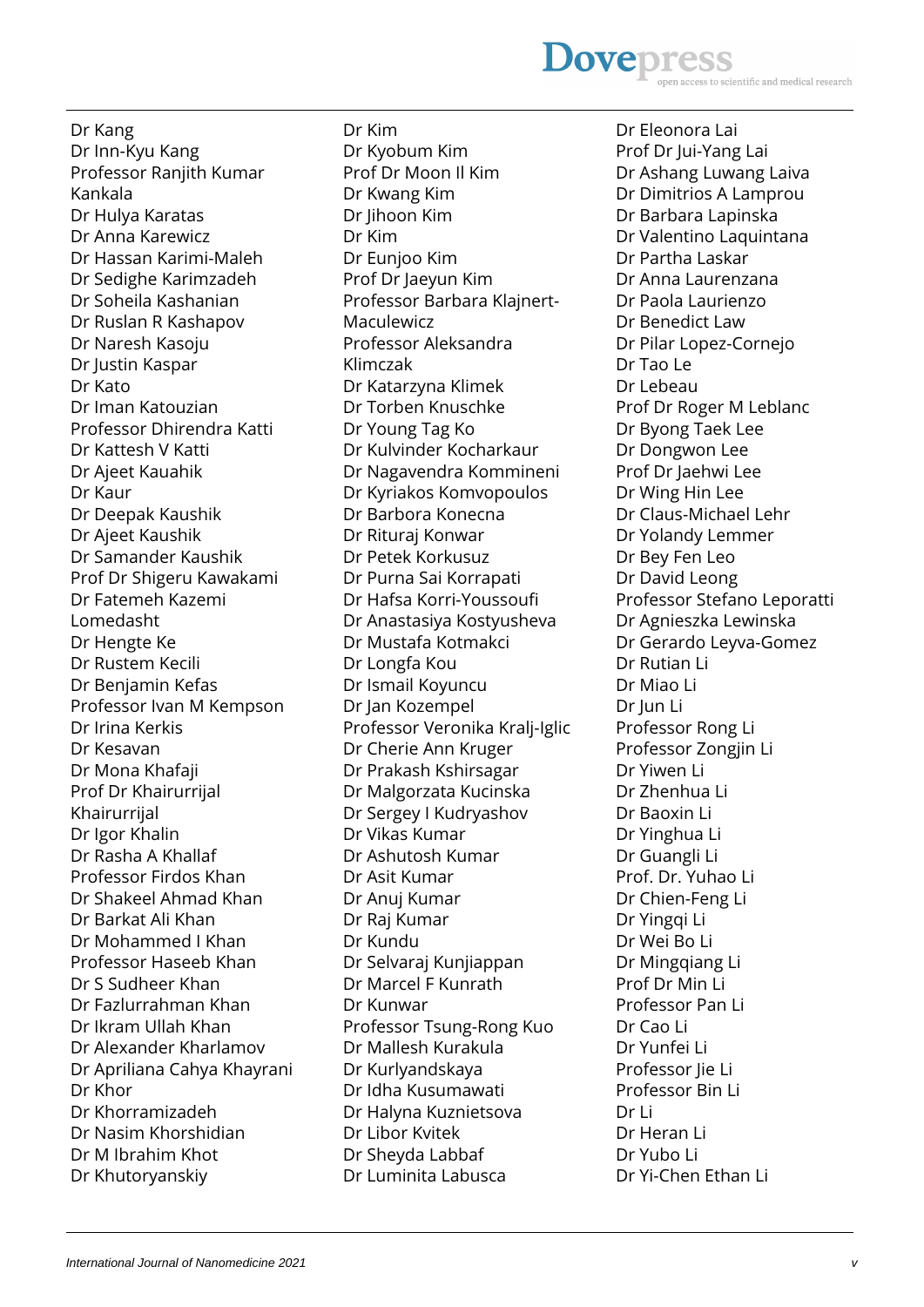**Dovepress** scientific and medical research

Dr Tianshu Li Dr Shengliang Li Dr Li Prof. Dr. Wanwan Li Professor Li Prof Dr Jiangong Liang Dr Jichao Liang Dr Tao Liang Professor Rui Liao Dr Chung-Min Liao Dr Emilia Licarete Dr John G Lieb Dr Vuanghao Lim Dr Theam Soon Lim Dr Liman Dr David Limon Professor Jiumao Lin Dr Jun Lin Dr Guimei Lin Dr Lin Dr Shu-Yi Lin Dr I in Dr Zih-Chan Lin Prof Dr Changjian Lin Professor Zhengmei Lin Professor Dan-Jae Lin Professor Yingli Liu Professor Tiancai Liu Prof Dr Zhidong Liu Prof Dr Xin Liu Dr Liu Dr Chengbo Liu Professor Jiyong Liu Dr Jie Liu Professor Xijian Liu Dr Guozhen Liu Dr Jing Liu Dr Jianfeng Liu Dr Xiangning Liu Ms Yanhua Liu Dr Teng Liu Professor Sijin Liu Dr Yan Liu Dr Jianjian Liu Dr Haoran Liu Dr Yingju Liu Prof Dr Xing Liu Professor Wanguo Liu Dr Liu Dr Yahui Liu

Professor Yuling Liu Dr Jinyao Liu Dr Qiong Liu Dr Hong Liu Professor Jiyong Liu Dr Guohui Liu Dr Lin Liu Dr Yanning Liu Dr Tianqing Liu Dr Liu Dr Dongwu Liu Dr Liu Dr Joao Paulo Figueiro Longo Professor Manu Lopus Professor Dusan Losic Dr Lu Dr Zhiwei Lu Professor Wan-Liang Lu Dr Yung-Chang Lu Dr Shan Lu Dr Yao Lu Prof Dr Constantin Mihai Lucaciu Dr Luciani Dr Oleg Lunov Dr Juntao Luo Dr Yu Luo Dr Liang Luo Dr Ruichan Lv Dr Jingzhi Ma Dr Chao Ma Dr Xiang Ma Dr Jing Ma Professor Malik Maaza Dr Rita Maccarone Dr Vijay Sagar Madamsetty Dr Swetha Maddili Dr Sireesh Maddinedi Dr Thiagarajan Madheswaran Dr Masoumeh Madhi Dr AsadUllah Madni Dr Han-Joo Maeng Dr Francesca Maestrelli Dr Ganapati H Mahabeleshwar Dr Mohammad Mehdi Mahboobian Dr Saffanah Mahmood Dr Poulami Majumder

Dr Hongmei Liu

Dr Gannon C K Mak Dr Pooyan Makvandi Dr Balasubramanian Malaikozhundan Dr Claudio Maldonado Prof Dr Ali Maleki Dr Reza Maleki Dr Solmaz Maleki Dizaj Dr Maliszewska Dr Jaya Mallela Dr Manca Dr Romila Manchanda Dr Amit Mandal Prof Dr Sivakumar Manickam Dr Jyothsna Manikkath Dr Manjili Dr C Manjunatha Dr Prasenjit Manna Dr Mai Mansour Professor Zhengwei Mao Dr Chun Mao Dr Valentina Marassi Dr Marepally Dr Nicola Margiotta Prof Dr Ana Carolina Martinez-Torres Dr Maruthupandy Professor Krzysztof Marycz Dr Abdolrazagh Marzban Dr Mashimo Dr Francesca Mastrotto Dr Alvaro Mata Dr Matczuk Dr Cristian Tudor Matea Dr Thangavel Mathimani Dr Khairul Matin Dr Gail Matters Dr Renata O Mattos-Graner Dr Pawel Mazierski Dr Eliseu A Munchow Dr Donovan A McGrowder Dr Shadab Dr Dalia Medhat Dr Vanina A Medina Dr David Medina Dr Radwa Mehanna Dr Mohammed Mehanna Professor Promod Mehta Dr Lin Mei Dr A A Menazea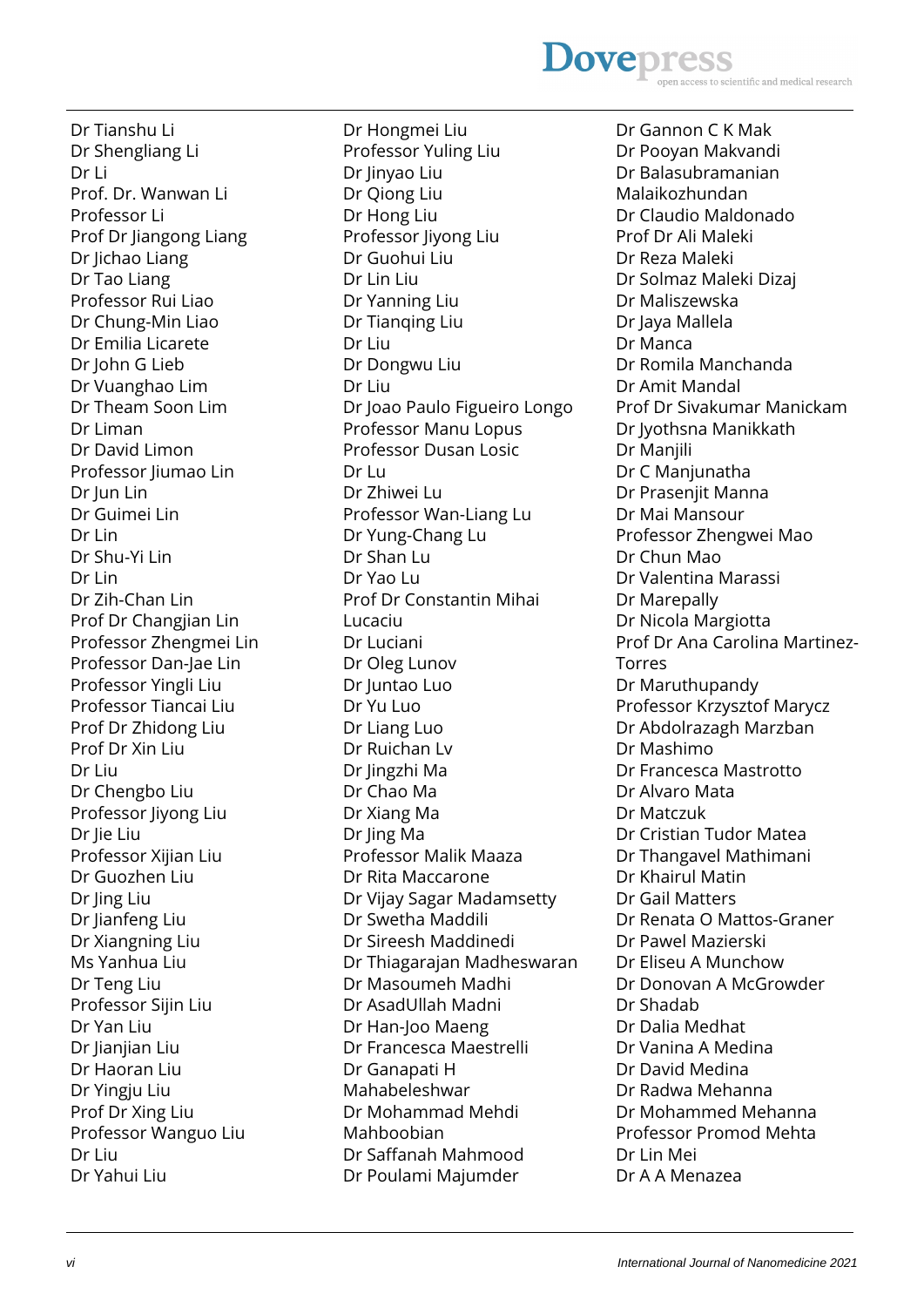## **Dovepress** scientific and medical research

Dr Mendes Dr Lingjie Meng Dr Hong-Min Meng Dr Meng Professor Asghar Mesbahi Dr Samantha Meyer Dr Mi Dr Marija Mirkovic Dr Aradhana Mishra Dr Santosh K Misra Dr Jun Miyazaki Dr Elena-Alina Moaca Dr Amany Abdel-Rahman Mohamed Prof Dr Soliman Mohammadi-Samani Dr Yugal Kishore Mohanta Professor Sujata Mohanty Dr Amira Mohamed Mohsen Dr Monireh Mohsenzadegan Dr Munira Momin Dr Dibakar Mondal Dr Goutam Mondal Dr Sujan Mondal Dr Samantha J Montague Dr Luca Monticelli Dr Seyedeh Alia Moosavian Dr Leticia Morales-Ledesma Dr Morales-Luckie Dr Andre F Moreira Dr Moreira Dr Eduardo Moreira da Silva Dr Didier Morin Dr K Morino Dr Said S Moselhy Dr Fatemeh Mottaghitalab Dr Seyyed Mousavi Dr Etienne Moussay Dr Radoslaw Mrowczynski Dr Xiaoyu Mu Dr Thilak Mudalige Dr Khalid Muhammad Professor Biswajit Mukherjee Prof Dr Amitava Mukherjee Dr Vladimir Mulens-Arias Prof Dr Gabriele Multhoff Dr Jonathan Muri Dr Mut Dr Kasturi Muthoosamy Professor Naderi-Manesh

Dr Okhil K Nag Dr Noriaki Nagai Dr Mangal Nagarsenker Dr Seyed Naghib Dr Anroop B Nair Dr Hideaki Nakamura Dr Toshiaki Nakano Dr Buchi N Nalluri Dr Katawut Namdee Dr Magdalena Narajczyk Dr Prabhu Narayanasamy Marimuthu Dr Debdut Naskar Dr Ali Nasr Dr Manoj K Nayak Dr mahboobeh nazari Dr Ehsan Nazarzadeh Zare Dr Samina Nazir Dr Masoud Negahdary Dr Nguyen Prof Dr Thi-Hiep Nguyen Dr Rui Nian Dr Lei Nie Dr Niidome Dr Nimesh Dr Xinghai Ning Dr Achraf Noureddine Dr Craig S Nunemaker Dr Njemuwa Nwaji Dr Ihab M. Obaidat Dr Aleksei Obrosov Dr Sybil Obuobi Dr Duygu Ocal Dr Blanca Ocampo-García Dr Ismail Ocsoy Dr Milos Ognjanovic Prof Dr Kyung Taek Oh Dr Naofumi Ohtsu Dr Ong Dr Yasin Orooji Dr Maria Carolina Otalora Dr Abdelmageed M Othman Dr Daniel P Otto Dr Ouyang Mr Muhammad Ovais Dr Veli C Ozalp Dr Jan Paczesny Dr Krishnendu Pal Dr Valentina Palmieri Dr Xiu-Wu Pan

Dr Guoqing Pan Dr Tomasz Panczyk Prof Dr Sadanand Pandey Dr Laura Pandolfi Professor Zhiging Pang Dr Huan Pang Dr Myung Pang Dr Papiewska-Pajak Dr Andras Papp Dr Cheol Park Prof Dr Susanna S Park Dr Yong-Beom Park Dr Alessandro Parodi Dr Paolo Passaretti Dr Vivek Patel Dr Patial Dr Vandana Patravale Professor Paola Patrignani Dr Shakti P Pattanayak Dr Luciano Paulino Silva Prof Dr Ramasamy Paulmurugan Dr Paulo Dr Hamidreza Pazoki-Toroudi Dr Jose Perez-Donoso Dr Zhichao Pei Dr Dan-dan Pei Prof Dr Ming Pei Dr Xibo Pei Prof Dr Qiang Peng Dr Yang Peng Dr Zhili Peng Dr Xian Peng Dr Peng Prof Dr Junping Peng Dr Jianqing Peng Professor Maria de Pereira Mr Andi Dian Permana Dr Stefano Persano Dr Perumal Dr Silvia Pescina Dr Milica Pesic Dr Salvatore Petralia Dr Seyed Rahman Djafari Petroudy Dr Yashdeep Phanse Dr Jiang Pi Dr Sai Kiran S S Pindiprolu Dr Alessandra Pinna Dr Astrid Pinzano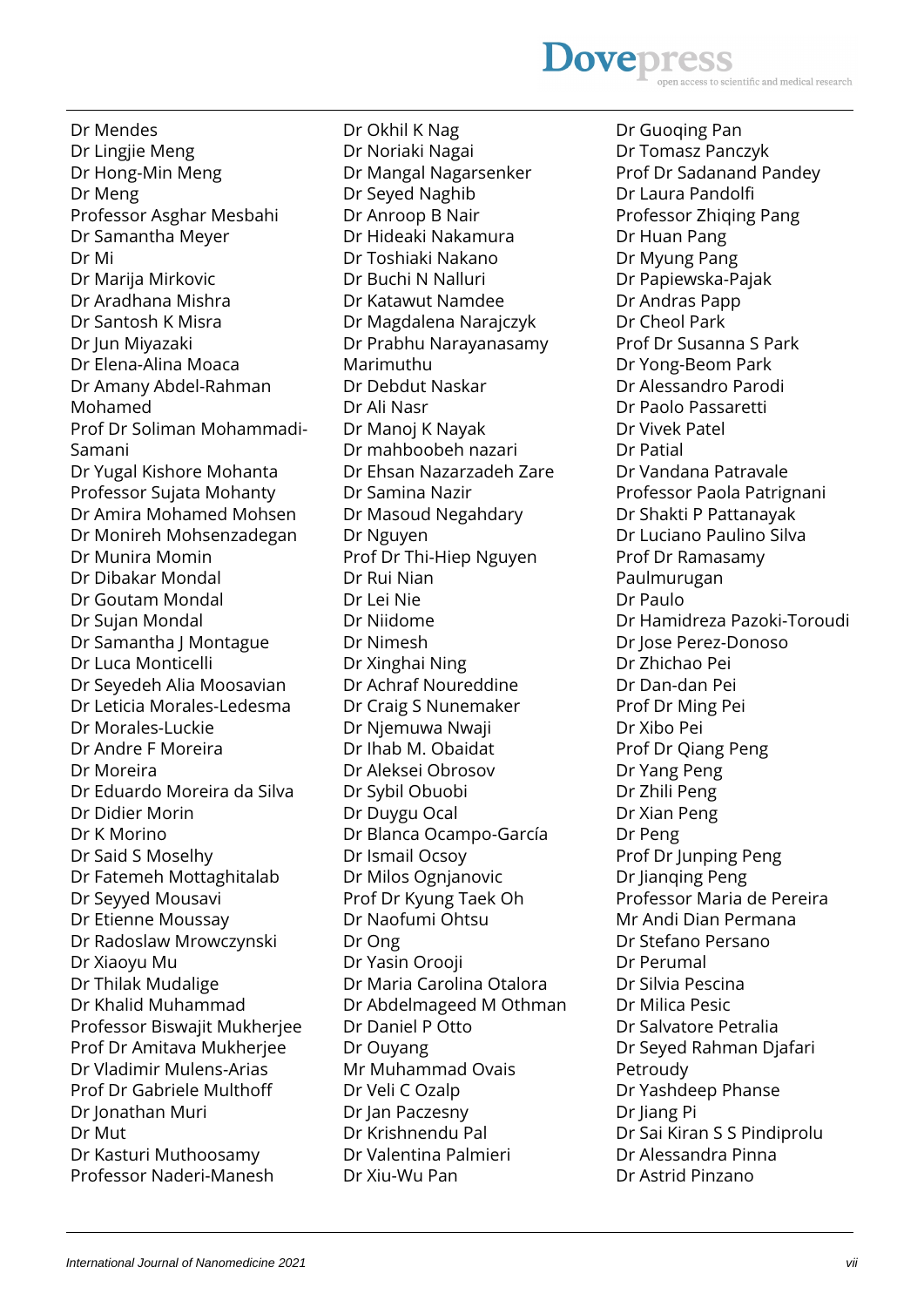# **Dovepress**

Dr Liliana R Pires Dr Pissuwan Dr Alessandro Poggi Dr Pokharkar Dr Rafal Pokrowiecki Prof Dr Omero Benedicto Poli-Neto Dr Amirali Popat Dr Kishwor Poudel Dr Milad Pourbaghi Masouleh Dr Bala Prabhakar Dr Priyanka Prabhu Dr Madhulika Pradhan Dr Avijit Pramanik Dr Tulika Prasad Professor Maria Prat Dr Francesco Prattichizzo Dr Adriele Prina-Mello Dr Lenuta Profire Dr Bundit Promraksa Dr Andre G Prospero Dr Pu Dr Yuji Pu Dr Lei Qi Dr Rong Qi Dr Qian Dr Qin Prof Dr Lipeng Qiu Prof Dr Liyan Qiu Dr Tong Qiu Dr Hongdeng Qiu Dr Xiaozhong Qu Dr Daniela Quaglino Dr Mona Qushawy Dr Somayeh Rahaiee Dr Abbas Rahdar Dr Elaheh Rahimpour Dr Rahman Dr Heshu Sulaiman Rahman Dr Mahbubur Rahman Professor Kamil Rahme Dr Vineet Kumar Rai Dr Heidar Raissi Dr Subramaniyam Rajalakshmi Dr Peramaiyan Rajendran Dr Muhammad Shahid Riaz Rajoka Dr Arathyram Ramachandra Kurup Sasikala

Dr alyaa Ramadan Dr Usama Ramadan Abdelmohsen Professor Murugan Ramalingam Dr Thiruganesh Ramasamy Dr Gonzalo Ramírez-García Prof Dr Haitao Ran Dr Fiorenza Rancan Dr Raniero Dr Mehdi Ranjbar Dr Rekha Rao Dr Kummara Madhusudana Rao Dr Tejeshwar Rao Dr Behnam Rasti Dr Akhtar Rasul Dr Yash Raval Dr Mohit Rawat Dr Deepak Rawtani Dr Masfueh Razali Dr Mubashar Rehman Dr Rehman Dr Suriya Rehman Dr Jianli Ren Dr Gourapura Renukaradhya Dr Odile Francesca Restaino Professor Luis Reyes Dr Hamed Rezaeejam Dr Hadi Rezaeeyan Prof Dr Mohammad Sadegh Rezai Dr Jafar Rezaie Dr Ana Ribeiro Dr Eduardo Ricci-Junior Dr Rachel S. Riley Dr Flavio Rizzolio Dr Lucia Rocco Dr Thiago Lopes Rocha Prof Dr Stephen F Rodrigues Dr Luis Rodriguez-Lorenzo Dr Young Hoon Roh Dr Maciej Roman Dr Sri Vishnu Kiran Rompicharla Dr Sangubotla Roopkumar Professor Vinicius Rosa Dr Maryam Roudbary Dr Abraham Rubinstein Dr Andre Luís Morais Ruela

Dr Mengjie Rui Professor Elena Ryabchikova Dr Mehdi Sabzichi Dr Kadry Sadek Dr Somayeh Sadighian Dr Saeedi Dr Soumen Saha Dr Vikas Anand Saharan Dr Nanda Sahoo Dr Amaresh Kumar Sahoo Dr Sharanjot Saini Dr Tamer M Sakr Dr Noha Salamouni Dr Hossein Salehi Prof Dr Ali Salehzadeh Dr Salem Salem Dr Marzieh Salimi Dr Amir Saljooghi Dr Marwa Sallam Dr Mojtaba Salouti Dr Wipada Samprasit Dr Giulio Sancini Dr Fatemeh Sanie-Jahromi Dr Andrea Santarelli Dr Catarina Santos Dr Ana Santos Dr Jonnatan Santos Dr Beate S. Santos Dr Saddam Saqib Dr Mina Sarani Dr Omar Sarheed Dr Murni Nazira Sarian Dr K Jagannadha Sastry Dr Yusuke Sato Dr Dominik Saul Dr Nikola Saulacic Dr Sayed Dr Ameneh Sazgarnia Dr David Sanchez-Garcia Prof Dr Angela Scala Dr Carolin L Schultz Dr Simo Schwartz Jr Dr Liliana Scorzoni Dr Sona Scsukova Dr Victor Sebastian Dr Selvaraj Dr Fatih Sen Dr Kamalika Sen Professor Balasubramanian Sengottuvelan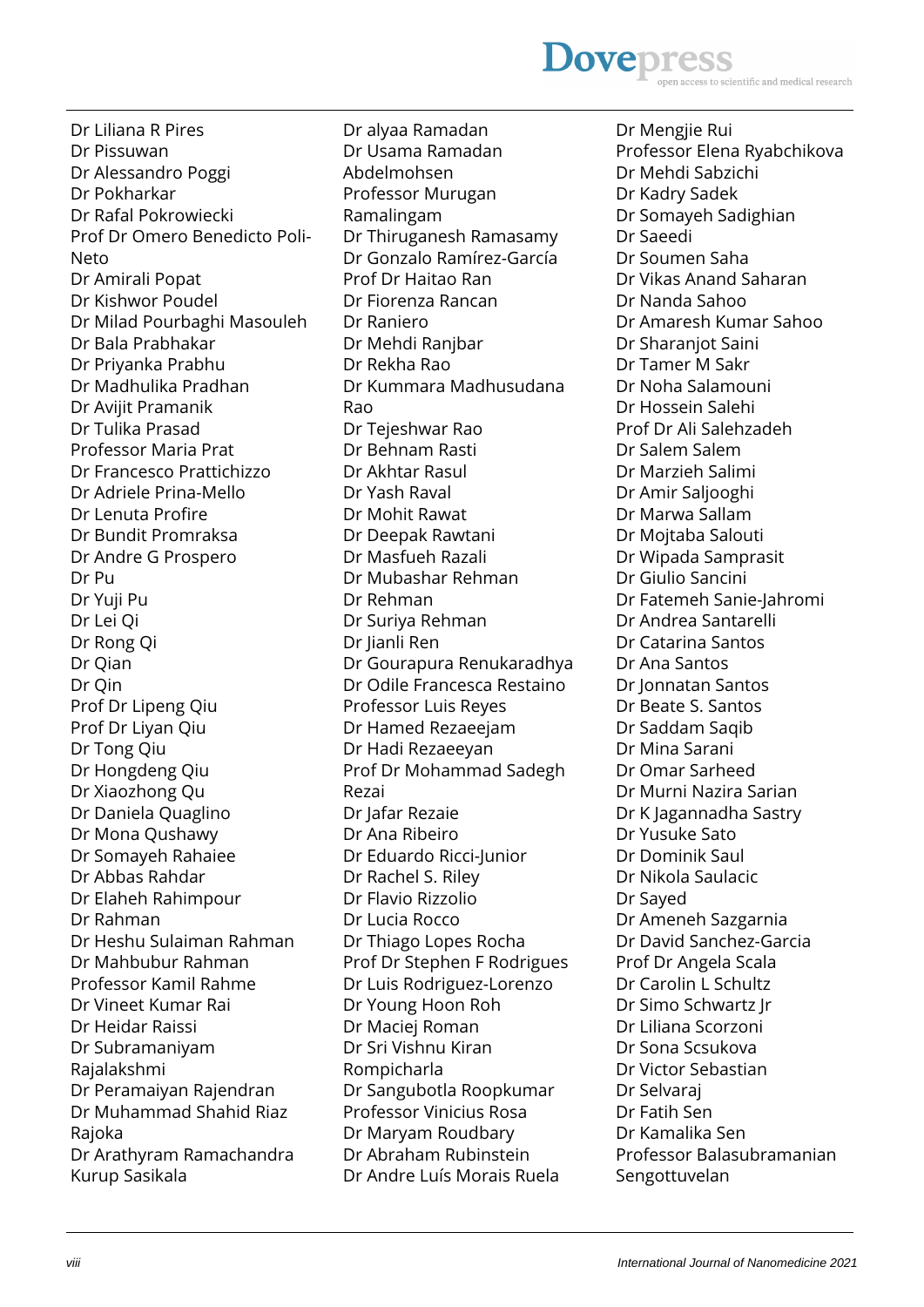Dr Maciej Serda Dr Giovanni Serino Prof Dr Dolores serrano Dr Angel Serrano-Aroca Dr Gautam Sethi Dr Gurupreet Singh Sethi Professor Eva Sevick-Muraca Dr Murat Seyran Professor Mona Shaaban Dr Mohamed Shaalan Dr Furgan Shah Dr Shahbazi Dr Yasser Shahzad Dr Asif Shajahan Dr Ali Shakeri-Zadeh Dr Ahmed Esmail Shalan Dr Rajeshkumar Shanmugam Dr Rajasree Shanmuganathan Dr Dan Shao Dr Mohammad Shariare Dr Dileep Sharma Dr Pankaj Sharma Dr Faezeh Shekari Dr Yan Shen Dr Jianliang Shen Dr Shen Professor Tao Shen Dr Zhangfeng Shen Dr Chengxing Shen Prof Dr Jian Shen Dr Song Shen Dr Haibin Shi Dr Shi Dr Shi Dr Bingyang Shi Dr Shi Dr Muhammad Shiddiky Dr Gayong Shim Prof Dr Meong Cheol Shin Prof Dr Muhammad Harris Shoaib Dr Mohammadreza Shokouhimehr Professor Cijun Shuai Dr Shuai Dr Rahul Shukla Dr Sandeep K Shukla Dr Victoria Shumyantseva Mrs Antonietta Siciliano Dr Hifzur Siddique

Dr Arif Jamal Siddiqui Dr Elwira Sieniawska Prof Dr Amelia M Silva Professor Moganavelli Singh Dr Inderbir Singh Dr Hina Singh Dr Singh Prof Dr Mohan Prasad Singh Dr Sachin Kumar Singh Dr Gautam Singhvi Dr Katarzyna Siuzdak Dr Peter Sminia Dr Codruta Soica Dr Meysam Soleymani Dr Laleh Solhi Dr M Soltani Dr Song Dr Wantong Song Dr Guosheng Song Dr H Song Dr Xu Song Dr Fabio Sonvico Dr Mariane B Sordi Dr Angela Sousa Dr Aline de Souza Prof Dr Mehmet Soy Dr Saurabh Srivastava Dr Farid Sroor Dr Dimosthenis Stamopoulos Professor Agata Stanek Dr Marie Jose Stasia Dr David Stepensky Dr Keith J Stine Professor Walter Storkus Dr Strunk Dr Jiacan Su Dr Ying Su Dr Yujie Su Dr Sangeetha Sukumari-Ramesh Dr Ghassan Sulaiman Prof Dr Ghassan Sulaiman Dr Ghassan M Sulaiman Prof Dr Bingbing Sun Dr Grace Sun Prof Dr Leming Sun Prof Dr Sun Dr Hongchen Sun Dr Yanan Sun Dr Yue Sun

Dr Duanping Sun Dr Shengjun Sun Dr Jiacheng Sun Dr Lei Sun Dr Sun Dr Tiedong Sun Dr Gopinath M Sundaram Dr Dhanya Sunil Dr Vijaykumar Sutariya Dr Shady Swidan Dr Asad Syed Dr Arpad Szoor Dr Szunerits Dr Tanveer A Tabish Dr Pablo Taboada Dr Farzaneh Tafvizi Dr Kiyofumi Takabatake Dr Ninghua Tan Dr Corneliu Tanase Dr Hao Tang Dr Yuxia Tang Prof Dr Ruikang Tang Professor Tingting Tang Dr Kim San Tang Dr Jihui Tang Dr Wei Tao Dr Juan Tao Dr Olena Taratula Dr Imran Tariq Dr Luis Ignacio Tartara Dr Ana Lucia Tasca Gois Ruiz Dr Francesco Tavanti Dr Hesham M Tawfeek Dr Essam A Tawfik Dr Mahmoud Teaima Prof Dr Anibal A Teheran Dr Sebastian Temme Dr Yong Teng Dr Lesheng Teng Dr Taichi Tenkumo Dr Sin-Yeang Teow Dr Hetal Thakkar Dr Vijay Thakur Dr Rengarajan Thamaraiselvan Dr Uyen Than Professor Sabu Thomas Dr Philip Thomas Dr Thomasz Dr He Tian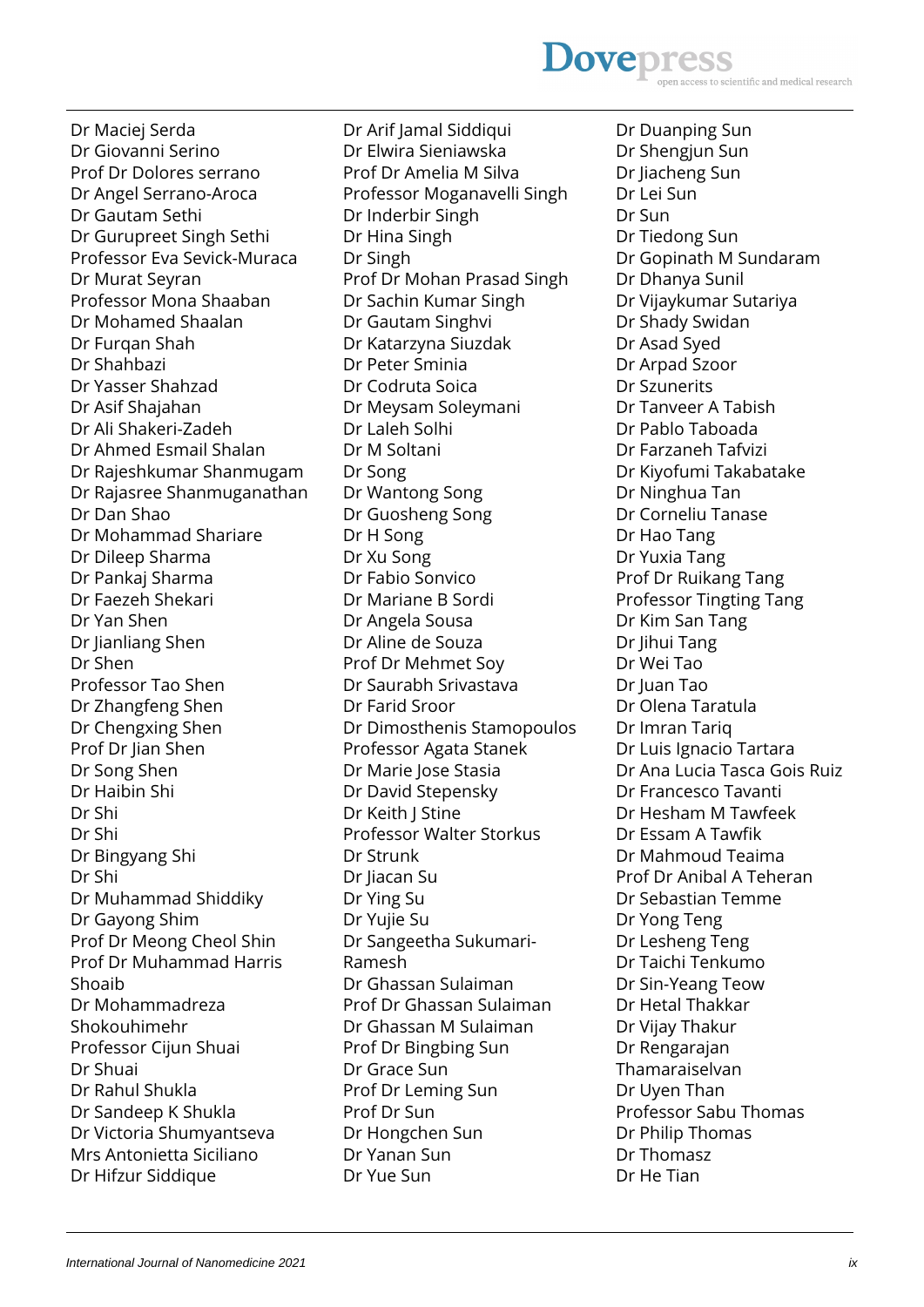# **Dovepres** cientific and medical research

Dr Arjun Prasad Tiwari Dr Kenneth To Dr Emad Tolba Dr Tomanek Dr Fei Tong Dr Prasopchai Tonglairoum Dr Antonio Topete Dr Rodrigo Torres Dr Toubanaki Dr Helen Townley Dr A Trigos Dr Rati K P Tripathi Professor Francesco Trotta Dr Oriana Trubiani Dr Nghia P Truong Dr Ming-Jun Tsai Professor Ching-Li Tseng Professor S.-Ja Tseng Dr Tsoi Dr Tu Dr Rajeev K. Tyagi Dr Fakhar Ud-Din Dr Sadeeq Ullah Dr Channakeshava Sokke Umeshappa Dr Velid Unsal Dr Muhammad Atiq Ur Rehman Dr Lorena Urbanelli Dr Neslihan Ustundag-Okur Dr Saji Uthaman Dr Marketa Vaculovicova Dr Mohammad Vakili Dr M van der Kuip Dr Monique L van Hoek Dr Zeljka Vanic Dr Lorenzo Vannozzi Dr Lucía Vanrell Dr Kokkarachedu Varaprasad Dr Kambiz Varmira Professor Jaleh Varshosaz Dr Rajesh Vasita Dr Prabhakar Reddy Veerareddy Dr Iole Venditti Dr Andrea Venerando Dr Devanand Venkatasubbu Dr Aldo Venuti Dr Anita Kamra Verma Dr Íel Viana

Dr Arnaud M Vigneron Dr Selvaraj Vimalraj Dr Hemant Vishwasrao Dr Juan Vivero-Escoto Dr Martin Vlk Dr Gabriela Vochita Dr Long Binh Vong Professor Sun Nyunt Wai Dr Waiczies Dr Saima Wajid Prof Dr Mingxi Wan Dr Mingxi Wan Dr Chao Wang Dr Yi Wang Dr You Wang Dr Zhuo Wang Dr Myeong-Hyeon Wang Dr Xinxing Wang Dr Wang Dr Weiwei Wang Dr Ruibing Wang Dr Junping Wang Professor Xiaoling Wang Dr Lei Wang Dr Lianyan Wang Dr Hui-Min David Wang Dr Jianxin Wang Dr Hai Wang Professor Hangxiang Wang Dr Xiaoxia Wang Dr Shengsen Wang Dr Wei Wang Dr Yongsheng Wang Dr Hai-Long Wang Dr Xiansong Wang Dr Bing Wang Dr Kaikai Wang Dr Lian-Sheng Wang Dr Qiwen Wang Dr Xiaohui Wang Professor Xiaolin Wang Dr Sicen Wang Dr Shige Wang Dr Lei Wang Dr Li Wang Dr Z Wang Dr Meng Wang Dr Chun-Chi Wang Dr Wang Dr Wang

Professor Shouju Wang Dr Ruibing Wang Dr Xu Wang Dr Christian Wölk Dr Gang Wei Dr Hua Wei Prof Dr Mieszko Wieckiewicz Dr Zoltan Wiener Dr Nadine Wiesmann Dr Katarzyna Wiktorska Dr Kenneth Witwer Dr Urszula Wnorowska Ms Tan Woan Sen Dr Joy Wolfram Dr Gebremariam Birhanu Wondie Dr Tin Wui Wong Prof Dr Tin Wui Wong Dr Wu Dr Alexander TH Wu Dr Fengshou Wu Dr Jingliang Wu Prof Dr Zimei Wu Dr Jingbo Wu Dr Na Wu Dr Haohao Wu Dr Wu Dr Wu Prof Dr Lin-Ping Wu Professor Jinhui Wu Dr Hongyan Wu Dr Lin Wu Professor Yan Wu Dr Min Wu Dr Junzi Wu Dr Yu Xia Dr Guangya Xiang Dr Haifeng Xie Dr Hongliang Xin Dr Hang Xing Dr Xiong Dr Hengyi Xu Dr Wenming Xu Dr Jian Xu Dr Jingwen Xu Professor Chuanrui Xu Dr Hengyi Xu Professor Shijun Xu Dr He-Lin Xu Professor Ran Xu